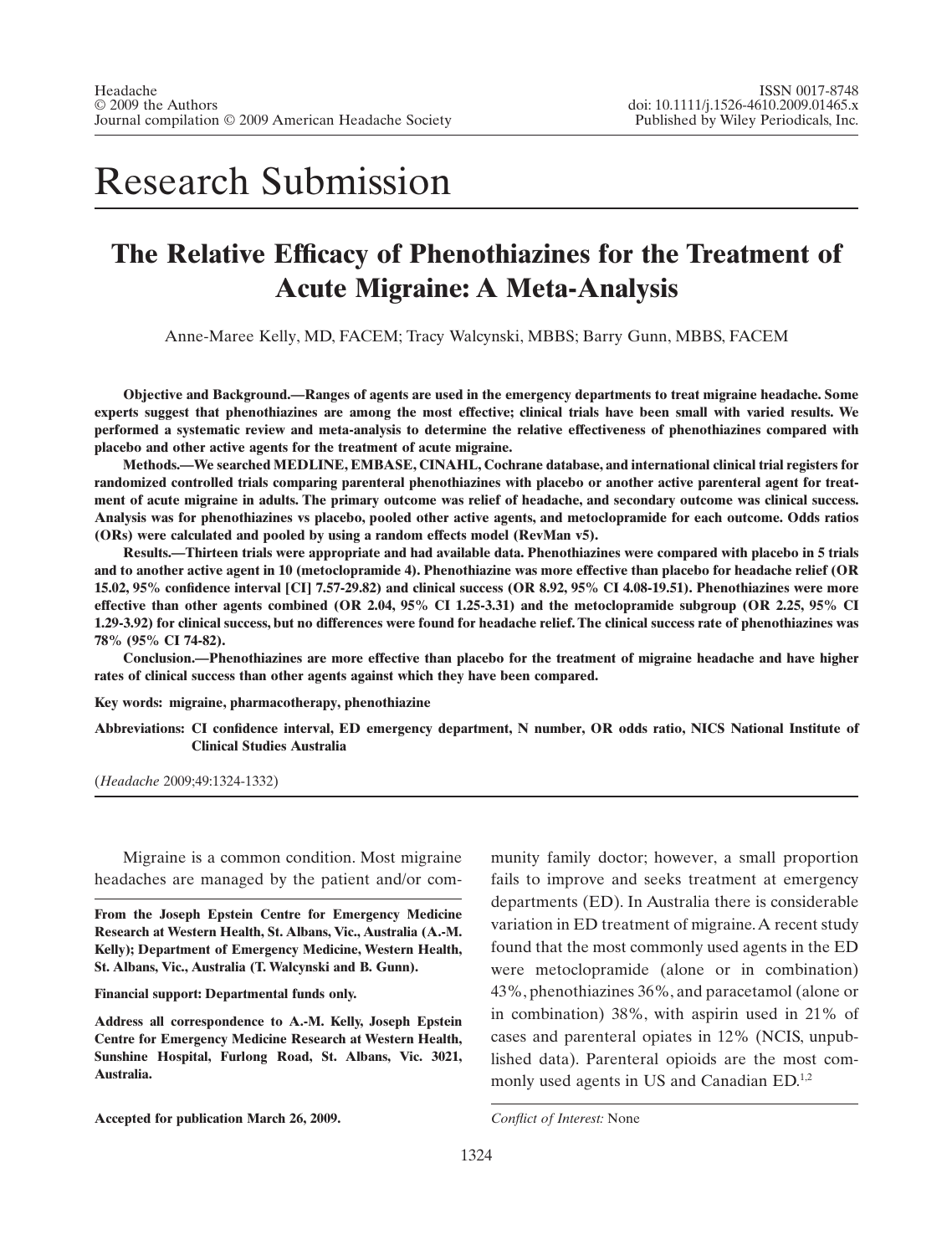The National Institute for Clinical Studies (NICS) has published evidence-based guidelines for the treatment of migraine in Australia.<sup>3</sup> They recommend parenteral phenothiazines (chlorpromazine, prochlorperazine) or sumatriptan for patients with moderate to severe symptoms. It also strongly discourages use of opiates, in particular pethidine (meperidine). Despite this recommendation, uptake of phenothiazines as first line treatment has been only moderate (NICS, unpublished data). A possible explanation is that physicians are not convinced of their efficacy. Clinical trials of phenothiazines to date have been small, and some have had conflicting results. We performed a systematic review and metaanalysis to determine the relative efficacy of phenothiazines compared with placebo and other active agents for the treatment of acute migraine.

#### **METHODS**

**Study Design.—**We undertook a systematic review and meta-analysis to determine the efficacy of parenteral phenothiazines compared with placebo and to other parenterally administered active agents for the treatment of acute migraine.

We searched MEDLINE, EMBASE, CINAHL, the Cochrane database, and international clinical trial registers for randomized controlled trials comparing parenteral phenothiazines with placebo or another active parenteral agent for the treatment of acute migraine in adults from earliest indexing until December 31, 2008.We used the terms "migraine" or "headache" and "phenothiazine" or "chlorpromazine" or "prochlorperazine" and limited to outputs to therapeutics and clinical trials. In addition, we searched for similar systematic reviews and metaanalyses and used the PubMed "related articles" feature for all identified trials. Where studies were recorded as "completed" on clinical trials registers but not yet published, we attempted to contact the chief investigators to obtain data.

Studies were selected for inclusion if they were randomized controlled trials of a parenterally administered phenothiazine (chlorpromazine, prochlorperazine, and methotrimeprazine) vs either placebo or an active parenterally administered comparator for the treatment of acute migraine. Studies

were considered to have studied acute migraine if they used the defining criteria established by the International Classification of Headache Disorders<sup>4</sup> or if a reasonable attempt had been made to include migraine headaches rather than all benign headaches. Use of the term "physician diagnosed migraine" or uses of defined criteria attempting to accurately identify migraine were considered reasonable attempts to discriminate migraine headache from benign headache. Studies were only included if they presented data on headache intensity/ clinical outcome within 2 hours of treatment and were published as a peer-reviewed short report or original research paper. Data presented only in abstract form were excluded.

**Data Collection and Processing.—**One author (A.- M.K.) screened all abstracts identified by the search for potential eligibility. If eligibility was possible, the article was requested and submitted to 2 other authors for review (T.W., B.G.). Primary data abstraction was performed by 2 of the study authors (T.W., B.G.). Disagreements were resolved by consensus when possible or by review of a third author  $(A.-M.K.).$ 

**Outcome Measures.—**The primary outcome was relief of headache. Secondary outcome was clinical success as defined by the authors of each study. If clinical success was not reported, we included use of rescue medication as a proxy. A substudy of phenothiazines vs metoclopramide was also performed given the popularity of this agent as a treatment in recent studies (NICS, unpublished data).

The Jadad score was calculated for each study.<sup>5</sup> Two reviewers (T.W., B.G.) independently recorded the Jadad score. Disagreements were resolved by consensus.

**Primary Data Analysis.—**In the primary analysis, we calculated the odds ratio (OR) and 95% confidence intervals (CIs) for headache relief in the phenothiazine group vs the comparator or placebo for each included study. We chose to take the more conservative approach of pooling studies with a randomeffects analysis. We performed all analyses using RevMan version 5 (The Cochrane Collaboration, Copenhagen, Denmark).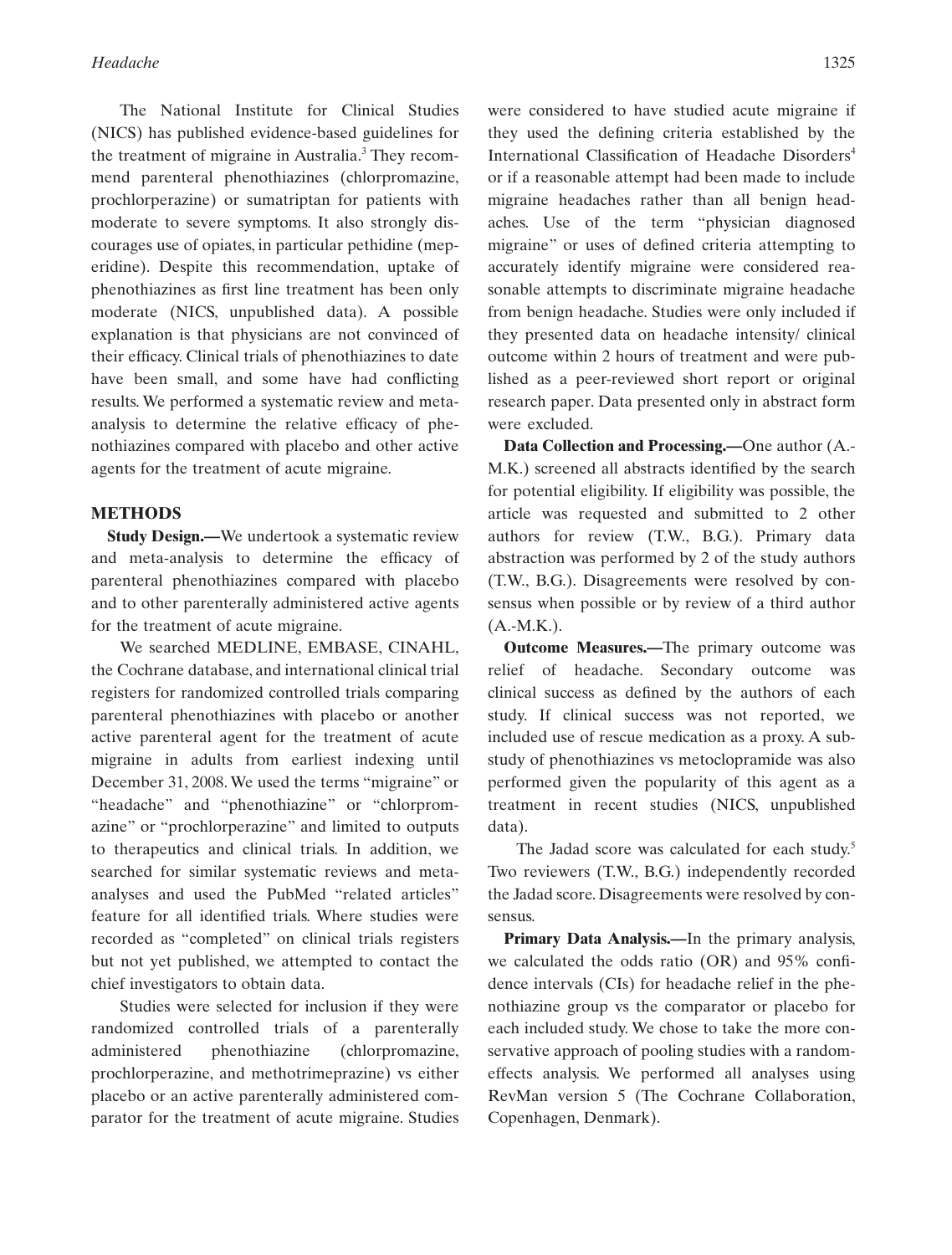| Author, year                    | Headache type                        | Phenothiazine, dose, route       | Coadministered<br>agents |     | Jadad<br>score |
|---------------------------------|--------------------------------------|----------------------------------|--------------------------|-----|----------------|
| Bigal et al 2002 <sup>6</sup>   | IHS criteria                         | Chlorpromazine, 0.1 mg/kg, i.v.  | Nil                      | 128 | 4              |
| Coppola et al 1995 <sup>7</sup> | IHS criteria                         | Prochlorperazine, 10 mg, i.v.    | Nil                      | 46  |                |
| Jones et al $19898$             | Physician-diagnosed                  | Prochlorperazine, 10 mg, i.v.    | Nil                      | 82  |                |
| Jones et al 1996 <sup>9</sup>   | IHS criteria                         | Prochlorperazine, 10 mg, i.m.    | Nil                      | 58  |                |
| McEwen et al $1987^{10}$        | IHS criteria and physician-diagnosed | Chlorpromazine, 0.04 mg/kg, i.m. | Nil                      | 36  |                |

**Table 1.—Characteristics of Included Trials with Placebo as Comparator**

IHS, International Headache Society; i.m., intramuscular; i.v., intravenous.

#### **RESULTS**

From 236 citations, 19 clinical trials were identified, of which 13 were appropriate and had available data.6-18 Characteristics of the included trials are shown in Tables 1 and 2. Characteristics of excluded studies are shown in Table 3. Phenothiazines were compared with placebo in 5 trials and to another active agent in 10 (metoclopramide 4, meperidine 2, ketorolac 2, valproate/sumitriptan 1 each).

Regarding comparison with placebo, 4 studies reported outcomes for complete headache relief and 5 for clinical success. Phenothiazines were clearly superior to placebo with OR for complete relief of 15.02 (95% CI 7.57-29.82, Table 4) and for clinical success of 8.92 (95% CI 4.08-19.51, Table 5).

Regarding comparison with an active agent, 5 studies reported outcomes for complete headache relief and 10 for clinical success. Phenothiazines were more effective than other agents for clinical success (OR 2.04, 95% CI 1.25-3.31, Table 6), but no difference was evident for complete relief (OR 1.39, 95% CI 0.85-2.29, Table 7).

Pooling all studies, the proportion of patients reporting complete relief of headache with phenothiazines was 48% (95% CI 43-54), and the proportion reporting clinical success was 78% (95% CI 74-82).

When compared with metoclopramide, 3 studies reported the outcome of complete headache relief and 4 reported clinical success. Phenothiazines had greater rates of clinical success (OR 2.25, 95% CI 1.29-3.92, Table 8), but proportions with complete relief were similar (OR 1.60, 95% CI 0.89-2.87, Table 9).

#### **DISCUSSION**

Wide variation in the agents used in the ED to treat acute migraine has been reported (NICS, unpublished data; $\frac{1}{2}$ ). Although several guidelines for the treatment of headache have been published, few give specific recommendations for treatment of migraine, particularly in the ED setting. Reasons given include lack of robust evidence. In 2006, the National Institute of Clinical Studies (Australia) published guidelines for the treatment of migraine<sup>3</sup> with phenothiazines cited as one of the recommended treatments for moderate or severe symptoms in the ED setting. Despite these recommendations, the use of phenothiazines for this migraine has been suboptimal, only being used 36% of the time in a recent study (NICS, unpublished data).A possible reason for this is that physicians are unconvinced about the effectiveness of phenothiazines. This meta-analysis found that phenothiazines are clearly superior to placebo for both the outcomes of complete headache relief and clinical success. We also found that, when compared with other active agents, phenothiazines had greater rates of clinical success.This was also true for comparison with the metoclopramide subgroup, although no difference in the likelihood of complete headache relief was found for either the pooled active agent group or the metoclopramide subgroup. One explanation for this is small sample size with only 298 patients studied for the pooled active agent comparison (146 active vs 152 phenothiazines) and 225 for the metoclopramide comparison (111 vs 114). Given the proportion with complete relief from phenothiazines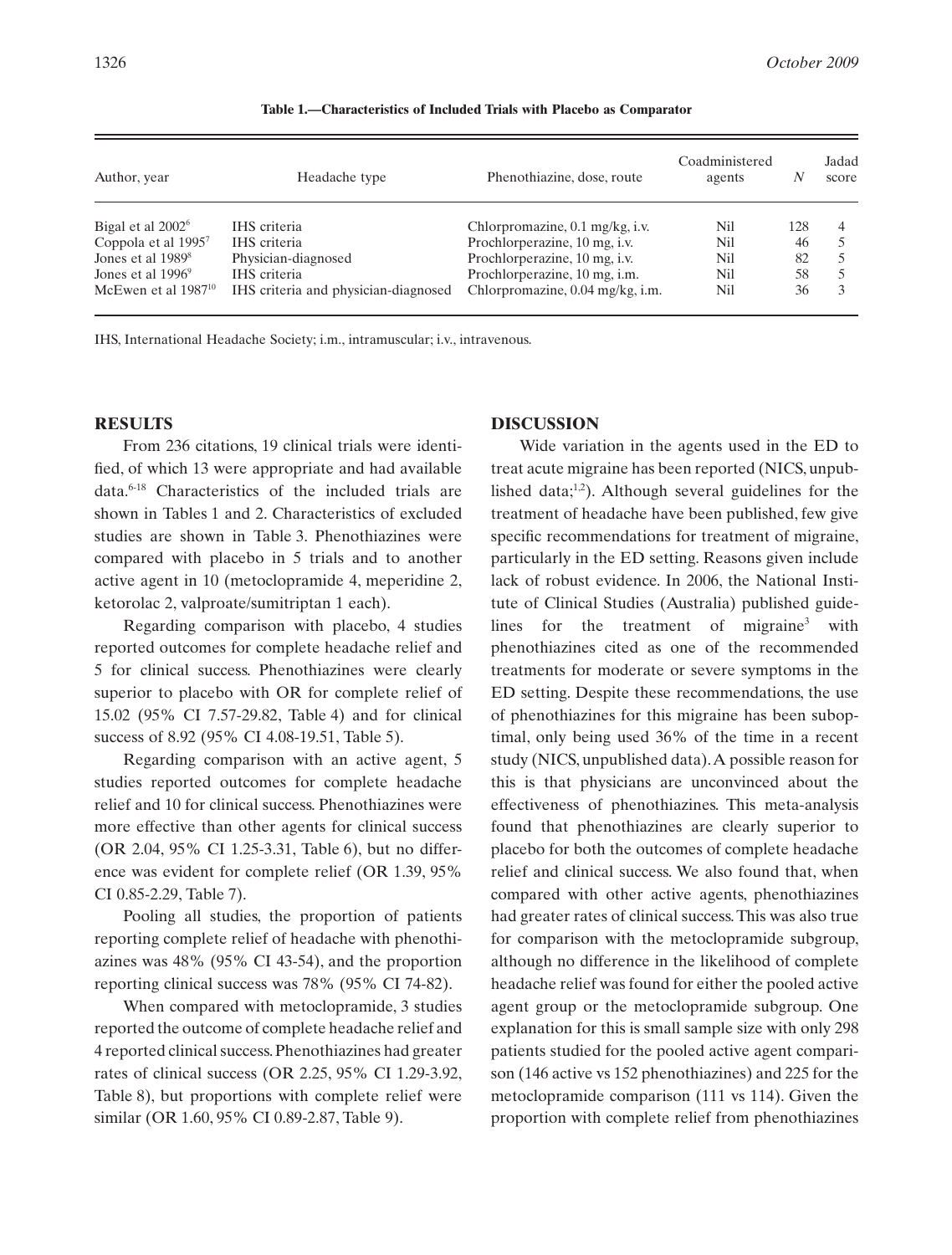| Ì                    |
|----------------------|
| $\overline{a}$       |
| $\frac{1}{2}$<br>ׇ֚֘ |
| ֡֡֡֡֡֡֡              |
| ļ                    |
| l<br>I<br>I          |
|                      |
|                      |
| i<br>١               |
| J<br>I               |

 $\overline{5}$ 

| Author, year                      | Headache type       | Phenothiazine, dose, route                                                                                 | Coadministered<br>agents  | Active comparator, dose                                     | Coadministered<br>agents  | $\geq$ | Jadad<br>score |
|-----------------------------------|---------------------|------------------------------------------------------------------------------------------------------------|---------------------------|-------------------------------------------------------------|---------------------------|--------|----------------|
|                                   | diagnosed           | Cameron et al 1995 <sup>11</sup> IHS criteria/physician- Chlorpromazine, 0.1 mg/kg, i.v.,<br>up to 3 doses | Ë                         | Metoclopramide, 0.1 mg/kg,<br>i.v., up to 3 doses           | Ż                         |        |                |
| Coppola et al 19957               | IHS criteria        | Prochlorperazine, 10 mg, i.v.                                                                              | Ë                         | Metoclopramide, 10 mg, i.v.                                 | $\overline{\overline{z}}$ |        |                |
| Friedman et al 2008 <sup>12</sup> | IHS criteria        | Prochlorperazine, 10 mg, i.v.                                                                              | Diphenhydramine, 20 mg    | Metoclopramide, 20 mg, i.v.                                 | Diphenhydramine           |        |                |
| Jones et al $1996^9$              | IHS criteria        | Prochlorperazine, 10 mg, i.m.                                                                              |                           | Metoclopramide, 10 mg, i.m.                                 |                           |        |                |
| Kelly et al 1997 <sup>13</sup>    | Physician-diagnosed | Chlorpromazine, 12.5 mg, i.v.,<br>up to 3 doses                                                            | Metoclopramide, 10 mg     | Sumatriptan, 6 mg, i.m.                                     | Metoclopramide,           |        |                |
| Lane et al 1989 <sup>14</sup>     | Physician-diagnosed | Chlorpromazine, 0.1 mg/kg, i.v.,<br>up to 3 doses                                                          | Ż                         | Meperidine, 0.4 mk/kg up to Dimenhydrinate<br>3 doses, i.v. |                           | 46     |                |
| Seim et al 1998 <sup>15</sup>     | Physician-diagnosed | Prochlorperazine, 10 mg, i.v.                                                                              | 戻                         | Ketorolac, 30 mg, i.v.                                      | ž                         |        |                |
| Shrestha et al 1996 <sup>16</sup> | IHS criteria        | Chlorpromazine, 25 mg, i.v.                                                                                | $\overline{\overline{z}}$ | Ketorolac, 60 mg, i.m.                                      | Ë                         |        |                |
| Stiell et al 1991 <sup>17</sup>   | Defined criteria    | Methotrimeprazine, 37.5 mg, i.m.                                                                           | Ξ                         | Meperidine, 75 mg, i.m.                                     | Dimenhydrinate            |        |                |
| Tanen et al 2003 <sup>18</sup>    | <b>IHS</b> criteria | Prochlorperazine, 10 mg, i.v.                                                                              | Ē                         | Na valproate, 500 mg, i.v.                                  | ż                         |        |                |
|                                   |                     |                                                                                                            |                           |                                                             |                           |        |                |

IHS, International Headache Society; i.m., intramuscular; i.v., intravenous. IHS, International Headache Society; i.m., intramuscular; i.v., intravenous.

found in this study of 48%, it would take approximately 800 patients to show a 10% difference in effectiveness between agents for this outcome.

Our findings support the recommendation of phenothiazines as effective agents for treatment of migraine in the ED. That said, only one of the studies of phenothiazine vs active agent reported a statistically significant difference. That study compared prochlorperazine with sodium valproate and reported an OR for clinical success of 11.25 (95% CI 2.52- 50.27) favoring prochlorperazine.<sup>18</sup> Although 7 of the remaining 9 studies that reported clinical success have ORs favoring phenothiazines, 95% CIs include results favoring both the phenothiazine and the other active agent, potentially because of small sample sizes. When the valproate study is excluded from the analysis, the results still favor phenothiazine over the other active agents (OR 1.73, 95% CI 1.13-2.65), suggesting that the finding of phenothiazines' superiority is robust.

Two phenothiazines were commonly used in the included studies: prochlorperazine and chlorpromazine 6 studies each (Tables 1 and 2). These agents have not been compared head-to-head. Pooled clinical success rates from the data used in this study are 81% for chlorpromazine (95% CI 75-86%) and 77% for prochlorperazine (95% CI 71-83%). These proportions are not statistically different  $(P = .42)$ , chi-square).

We chose to study agents principally considered to be phenothiazines and did not include drugs with other principal actions and some phenothiazine-like additional effect such as promethazine, which we considered to be principally an antihistamine. This decision is open to question. There are no published studies of promethazine as a sole agent for the treatment of migraine headaches, so inclusion of promethazine would not change our findings. There is, however, a recent randomized trial compared prochlorperazine with promethazine for treatment of the broader benign headache group treated in ED.19 That study found that prochlorperazine resulted in a higher proportion of patients with a >25 mm reduction in visual analog scale pain score at 30 minutes (69% vs 39%,  $P = .006$ ) and a greater rate of reduction in pain score  $(P = .013)$ . Promethazine resulted in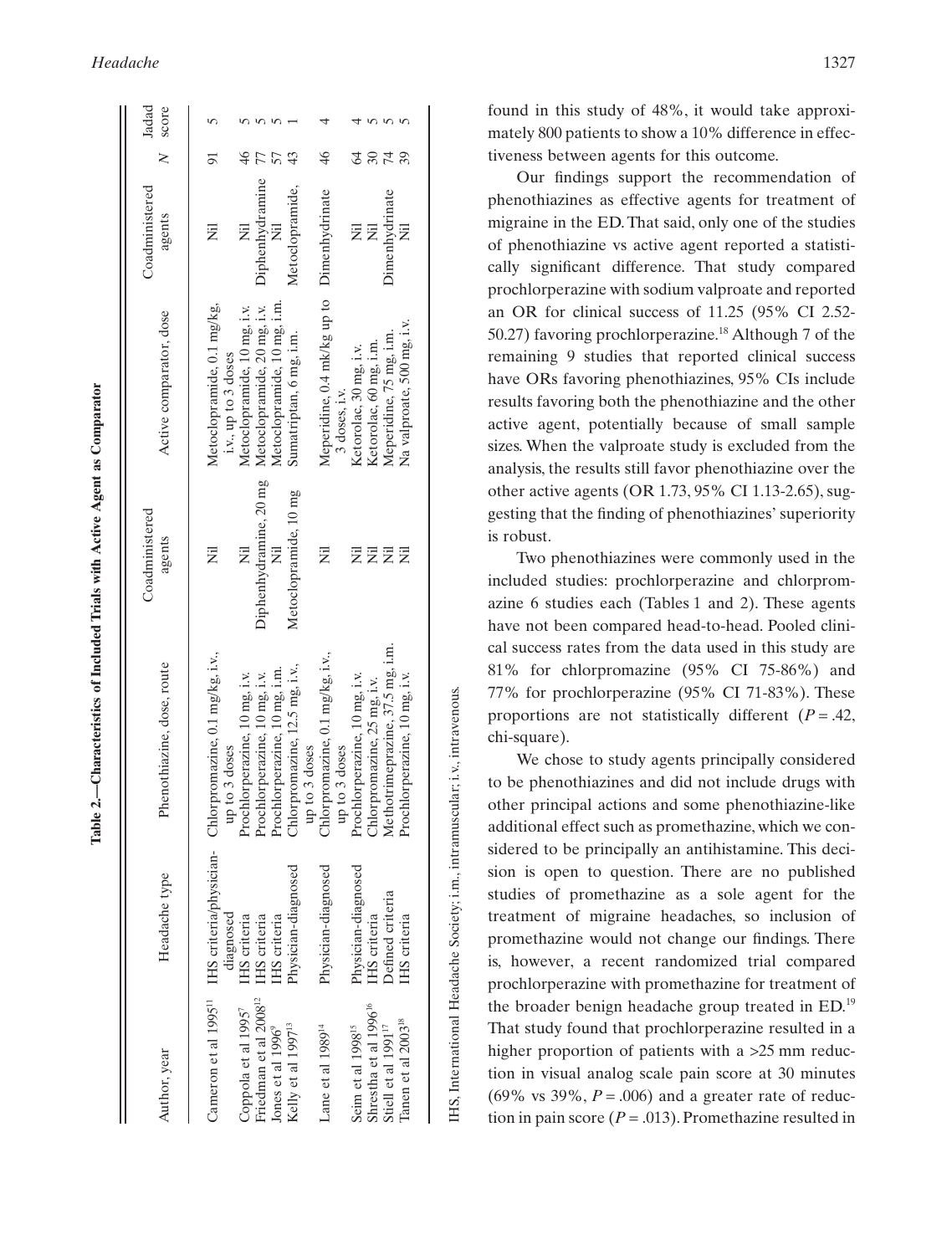| Author, year                    | Phenothiazine, dose, route                      | Comparator                                                                     | $\geq$          | Results                                                                                                                                                                                                                         | Reason for exclusion                        |
|---------------------------------|-------------------------------------------------|--------------------------------------------------------------------------------|-----------------|---------------------------------------------------------------------------------------------------------------------------------------------------------------------------------------------------------------------------------|---------------------------------------------|
| Ginder et al 2000 <sup>20</sup> | Prochlorperazine, 10 mg, i.v.                   | Magnesium, 2 g, i.v.                                                           | 36              | At 30 minutes, complete relief in 8/20<br>in prochlorperazine group compared<br>with 2/16 in magnesium group                                                                                                                    | All acute headaches; not migraine           |
| Bigal et al 2002 <sup>21</sup>  | Chlorpromazine, 0.1 mg/kg, i.v.                 | Placebo                                                                        | $\overline{60}$ | chlorpromazine group were pain-free<br>compared with 6/30 in placebo group<br>At 60 minutes, 21/30 in                                                                                                                           | Tension-type headache; not migraine         |
| Weaver et al 2004 <sup>22</sup> | Prochlorperazine, 10 mg, i.v.                   | Droperidol, 2.5 mg, i.v.                                                       | $\infty$        | prochlorperazine group had complete<br>prochlorperazine group had >50%<br>reduction in VAS compared with<br>relief compared with 26/48 in<br>droperidol group. 34/47 in<br>40/48 in droperidol group<br>At 30 minutes, 18/47 in | All acute headaches; not migraine           |
| Miner et al 2001 <sup>23</sup>  | Prochlorperazine, 10 mg,<br>i.v. or i.m.        | Droperidol, 5 mg, i.m. or<br>$2.5$ mg, i.v.                                    | 168             | prochlorperazine group had >50%<br>reduction in VAS compared with<br>74/82 in droperidol group<br>At 60 minutes, 59/86 in                                                                                                       | Benign headache; not migraine               |
| Bell et al 1990 <sup>24</sup>   | Chlorpromazine, 12.5 mg,<br>i.v., up to 3 doses | 50 mg, i.v., up to 3 doses<br>DHE, 1 mg, i.v., up to<br>2 doses; or lidocaine, | 76              | complete relief compared with 6/26<br>8/24 in chlorpromazine group had<br>for DHE and 2/26 for lidocaine                                                                                                                        | Time frame of pain outcome not<br>specified |
| Callan et al 2008 <sup>19</sup> | Prochlorperazine, 10 mg, i.v.                   | Promethazine, 25 mg, i.v.                                                      | $\mathcal{L}$   | prochlorperazine group had >25 mm<br>reduction in VAS compared with<br>16/23 in promethazine group<br>At 60 minutes, 21/23 in                                                                                                   | Benign headache; not migraine               |
|                                 |                                                 |                                                                                |                 |                                                                                                                                                                                                                                 |                                             |

Table 3.-Characteristics of Excluded Studies **Table 3.—Characteristics of Excluded Studies**

DHE, dihydroergotamine; IH, International Headache Society; i.m., intramuscular; i.v., intravenous; VAS, visual analog scale. DHE, dihydroergotamine; IH, International Headache Society; i.m., intramuscular; i.v., intravenous; VAS, visual analog scale.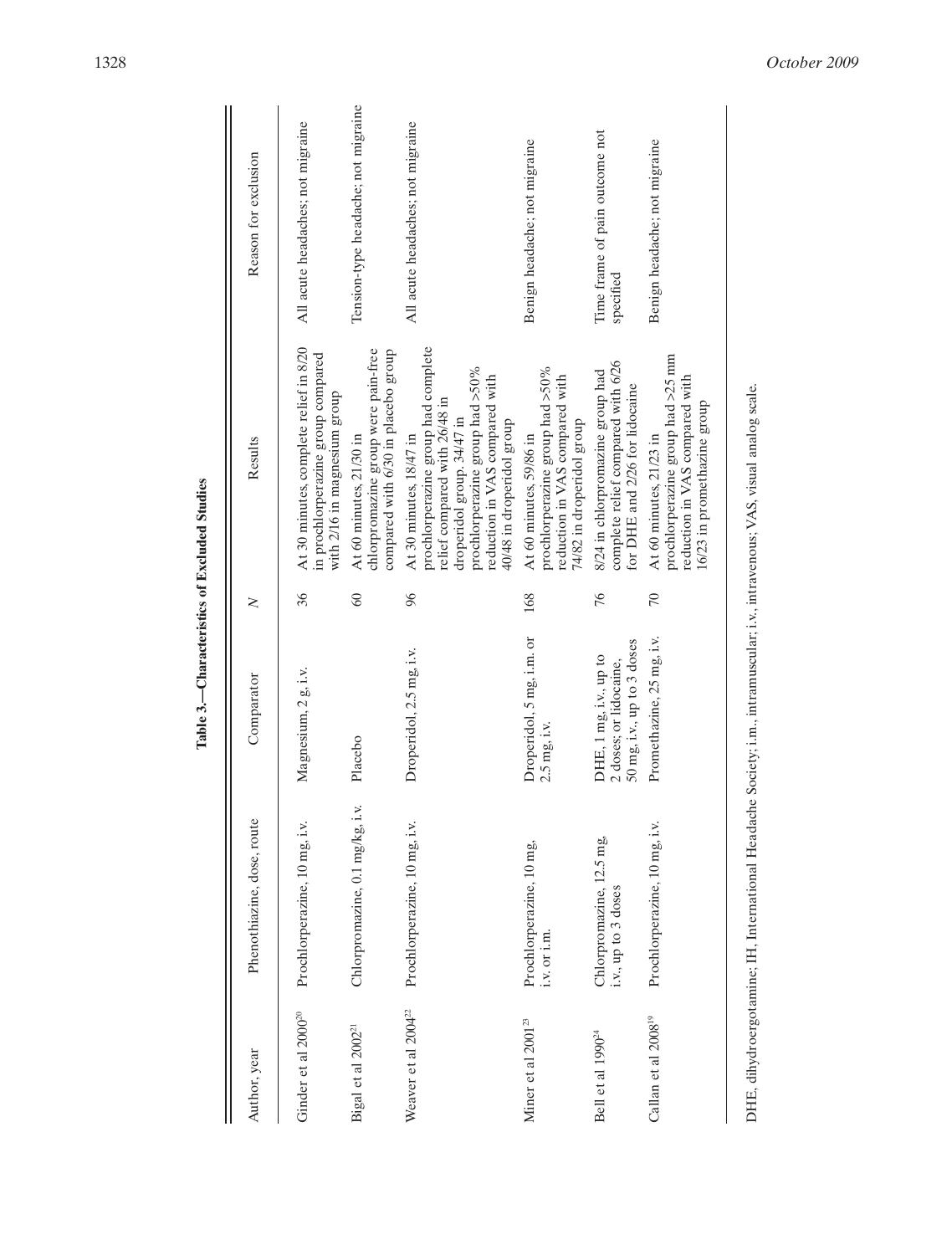| Study or subgroup                                                                                                                                          | Placebo<br>Events | Total | Phenothiazine<br>Events | Total | Weight | Odds ratio (nonevent)<br>M-H. random, 95% CI | Odds ratio (nonevent)<br>M-H. random, 95% CI                        |
|------------------------------------------------------------------------------------------------------------------------------------------------------------|-------------------|-------|-------------------------|-------|--------|----------------------------------------------|---------------------------------------------------------------------|
| Bigal et al 2002 <sup>6</sup>                                                                                                                              | 5                 | 60    | 44                      | 68    | 43.3%  | 20.17 [7.11-57.16]                           |                                                                     |
| Jones et al 1989 <sup>8</sup>                                                                                                                              | 5                 | 40    | 31                      | 42    | 34.8%  | 19.73 [6.17-63.08]                           |                                                                     |
| Jones et al 1996 <sup>9</sup>                                                                                                                              |                   | 29    | 9                       | 28    | 17.5%  | 6.39 [1.24-32.99]                            |                                                                     |
| McEwen et al 1987 <sup>10</sup>                                                                                                                            |                   | 17    |                         | 19    | 4.4%   | 2.84 [0.11-74.42]                            |                                                                     |
| Total (95% CI)                                                                                                                                             |                   | 146   |                         | 157   | 100.0% | 15.02 [7.57-29.82]                           |                                                                     |
| Total events                                                                                                                                               | 12                |       | 85                      |       |        |                                              |                                                                     |
| Heterogeneity: Tau <sup>2</sup> = 0.00; Chi <sup>2</sup> = 2.56, d.f. = 3 ( $P = .46$ ); $P = 0\%$<br>Test for overall effect: $Z = 7.74$ ( $P < .00001$ ) |                   |       |                         |       |        |                                              | 0.01<br>10<br>100<br>0.1<br>Favours experimental<br>Favours control |

**Table 4.**—**Forest Plot of Phenothiazines vs Placebo for Complete Relief**

more drowsiness. Rates of rescue medication and patient satisfaction were similar.

This study has some limitations that should be considered when interpreting the results. Publication bias may have influenced the data available for analysis. We attempted to minimize this risk by also searching clinical trials registers and attempting to contact authors of as yet unpublished results. Definitions of migraine used were not consistent between studies, with a significant number using physician-diagnosed migraine as their criterion. This may have resulted in nonmigraine headaches being included in some cohorts. Some studies used adjunctive agents in both phenothiazine and other agent

| Table 5.—Forest Plot of Phenothiazines vs Placebo for Clinical Success |  |  |
|------------------------------------------------------------------------|--|--|
|------------------------------------------------------------------------|--|--|

|                                                                                                     | Placebo |       | Phenothiazine |       |        | Odds ratio (nonevent) | Odds ratio (nonevent)                   |
|-----------------------------------------------------------------------------------------------------|---------|-------|---------------|-------|--------|-----------------------|-----------------------------------------|
| Study or subgroup                                                                                   | Events  | Total | Events        | Total | Weight | M-H. random, 95% CI   | M-H. random, 95% CI                     |
| Bigal et al 2002 <sup>6</sup>                                                                       | 9       | 60    | 56            | 68    | 25.0%  | 26.44 [10.29-67.96]   |                                         |
| Coppola et al 19957                                                                                 |         | 24    | 18            | 22    | 17.5%  | 10.93 [2.71-44.14]    |                                         |
| Jones et al 1989 <sup>8</sup>                                                                       | 18      | 40    | 37            | 42    | 21.7%  | 9.04 [2.94-27.79]     |                                         |
| Jones et al 1996 <sup>9</sup>                                                                       | 4       | 29    | 12            | 28    | 18.9%  | 4.69 [1.29-17.10]     |                                         |
| McEwen 1987 <sup>10</sup>                                                                           |         | 17    | 9             | 19    | 16.9%  | 2.92 [0.69-12.32]     |                                         |
| Total (95% CI)                                                                                      |         | 170   |               | 179   | 100.0% | 8.92 [4.08-19.51]     |                                         |
| Total events                                                                                        | 42      |       | 132           |       |        |                       |                                         |
| Heterogeneity: Tau <sup>2</sup> = 0.41; Chi <sup>2</sup> = 8.25, d.f. = 4 ( $P = .08$ ); $P = 52\%$ |         |       |               |       |        |                       | 100<br>0.01<br>0.1<br>10                |
| Test for overall effect: $Z = 5.48$ ( $P < .00001$ )                                                |         |       |               |       |        |                       | Favours experimental<br>Favours control |



|                                                                                                      | Active agent |       | Phenothiazine |       |        | Odds ratio (nonevent) | Odds ratio (nonevent)                                         |
|------------------------------------------------------------------------------------------------------|--------------|-------|---------------|-------|--------|-----------------------|---------------------------------------------------------------|
| Study or subgroup                                                                                    | Events       | Total | Events        | Total | Weight | M-H, random, 95% CI   | M-H, random, 95% CI                                           |
| Cameron et al 1995 <sup>11</sup>                                                                     | 29           | 44    | 37            | 47    | 16.6%  | 1.91 [0.75-4.88]      |                                                               |
| Coppola et al 19957                                                                                  | 12           | 24    | 18            | 24    | 11.6%  | 3.00 [0.88-10.18]     |                                                               |
| Friedman et al 2008 <sup>12</sup>                                                                    | 29           | 38    | 32            | 39    | 13.3%  | 1.42 [0.47-4.30]      |                                                               |
| Jones et al 1996 <sup>9</sup>                                                                        | 6            | 29    | 12            | 28    | 12.3%  | 2.88 [0.89-9.26]      |                                                               |
| Kelly et al 1997 <sup>13</sup>                                                                       | 19           | 20    | 22            | 23    | 2.7%   | 1.16 [0.07-19.80]     |                                                               |
| Lane et al 198914                                                                                    | 15           | 22    | 22            | 24    | 6.9%   | 5.13 [0.93-28.18]     |                                                               |
| Seim et al 1998 <sup>15</sup>                                                                        | 29           | 35    | 25            | 29    | 9.7%   | 1.29 [0.33-5.11]      |                                                               |
| Shrestha et al 1996 <sup>16</sup>                                                                    | 14           | 15    | 13            | 15    | 3.4%   | $0.46$ [0.04-5.75]    |                                                               |
| Stiell et al 199117                                                                                  | 27           | 37    | 26            | 37    | 15.0%  | 0.88 [0.32-2.41]      |                                                               |
| Tanen et al 2003 <sup>18</sup>                                                                       | 4            | 19    | 15            | 20    | 8.5%   | 11.25 [2.52-50.27]    |                                                               |
|                                                                                                      |              |       |               |       |        |                       |                                                               |
| Total (95% CI)                                                                                       |              | 283   |               | 286   | 100.0% | 2.04 [1.25-3.31]      |                                                               |
| Total events                                                                                         | 184          |       | 222           |       |        |                       |                                                               |
| Heterogeneity: Tau <sup>2</sup> = 0.14; Chi <sup>2</sup> = 11.85, d.f. = 9 ( $P = .22$ ); $P = 24\%$ |              |       |               |       |        |                       | 10                                                            |
| Test for overall effect: $Z = 2.87$ ( $P = .004$ )                                                   |              |       |               |       |        |                       | 0.01<br>0.1<br>100<br>Favours experimental<br>Favours control |
|                                                                                                      |              |       |               |       |        |                       |                                                               |

Note: Clinical success is the defined event.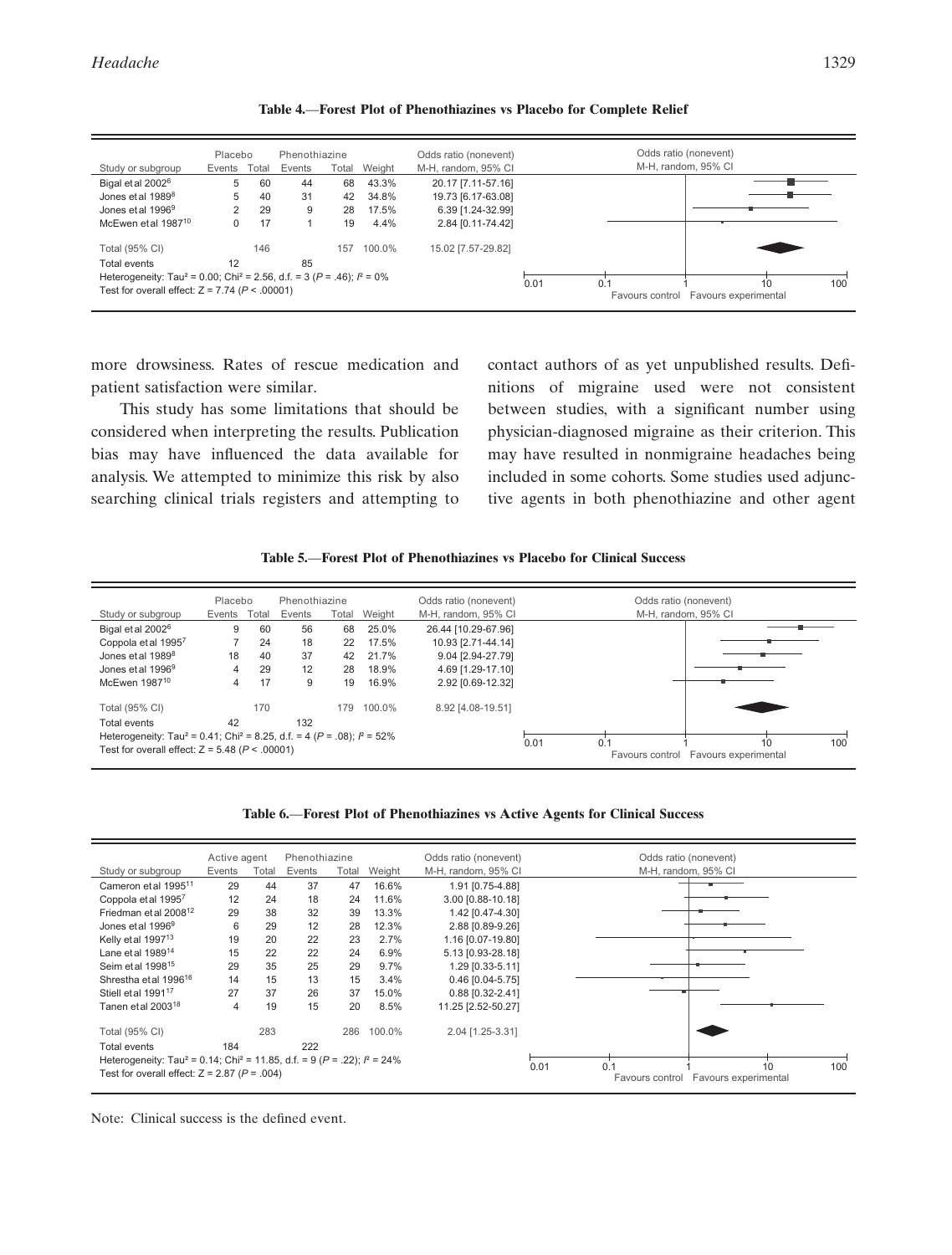|                                                                                                    | Active agent |       | Phenothiazine |       |        | Odds ratio (nonevent)    |      | Odds ratio (nonevent)                                             |
|----------------------------------------------------------------------------------------------------|--------------|-------|---------------|-------|--------|--------------------------|------|-------------------------------------------------------------------|
| Study or subgroup                                                                                  | Events       | Total | Events        | Total | Weight | M-H. random, 95% CI Year |      | M-H, random, 95% CI                                               |
| Cameron et al 1995 <sup>11</sup>                                                                   | 11           | 44    | 12            | 47    | 27.6%  | 1.03 [0.40-2.65]         | 1995 |                                                                   |
| Shrestha et al 1996 <sup>16</sup>                                                                  | 9            | 15    | 9             | 15    | 11.6%  | 1.00 [0.23-4.31]         | 1996 |                                                                   |
| Jones et al 1996 <sup>9</sup>                                                                      | 4            | 29    | 9             | 28    | 14.2%  | 2.96 [0.79-11.09]        | 1996 |                                                                   |
| Kelly et al 1997 <sup>13</sup>                                                                     | 8            | 20    | 9             | 23    | 16.5%  | 0.96 [0.28-3.28]         | 1997 |                                                                   |
| Friedman et al 2008 <sup>12</sup>                                                                  | 15           | 38    | 21            | 39    | 30.2%  | 1.79 [0.72-4.42]         | 2008 |                                                                   |
| Total (95% CI)                                                                                     |              | 146   |               | 152   | 100.0% | 1.39 [0.85-2.29]         |      |                                                                   |
| Total events                                                                                       | 47           |       | 60            |       |        |                          |      |                                                                   |
| Heterogeneity: Tau <sup>2</sup> = 0.00; Chi <sup>2</sup> = 2.49, d.f. = 4 ( $P = .65$ ); $P = 0\%$ |              |       |               |       |        |                          |      | 0.1                                                               |
| Test for overall effect: $Z = 1.31$ ( $P = .19$ )                                                  |              |       |               |       |        |                          |      | 0.01<br>100<br>10<br>Favours phenothiazine<br>Favours other agent |

**Table 7.—Forest Plot of Phenothiazines vs Active Agents for Complete Headache Relief**

Note: Complete headache relief is the defined event.

arms that may themselves have had some activity thus influencing the results. For the primary analysis, a pooled active agents group was used. It is possible, if not likely, that the active agents varied in effectiveness. It is possible that one or more agents have similar effectiveness to phenothiazines; however, with the exception of the metoclopramide group, numbers were too small to detect anything other than a large treatment effect. This study did not address adverse events because of unacceptable heterogeneity in reporting of these in the papers studied; however, we recognize that adverse event profile is an important aspect of clinical decision making for individual patients.

| Table 8.—Forest Plot of Phenothiazines vs Metoclopramide for Clinical Success |  |  |
|-------------------------------------------------------------------------------|--|--|
|-------------------------------------------------------------------------------|--|--|

|                                                                                                    | Metoclopramide |       | Phenothiazine |       |        | Odds ratio (nonevent) |      | Odds ratio (nonevent)                   |
|----------------------------------------------------------------------------------------------------|----------------|-------|---------------|-------|--------|-----------------------|------|-----------------------------------------|
| Study or subgroup                                                                                  | Events         | Total | Events        | Total | Weight | M-H, random, 95% CI   |      | M-H, random, 95% CI                     |
| Cameron et al 1995 <sup>11</sup>                                                                   | 29             | 44    | 37            | 47    | 35.2%  | 1.91 [0.75-4.88]      |      |                                         |
| Coppola et al 1995 <sup>7</sup>                                                                    | 12             | 24    | 18            | 22    | 17.0%  | 4.50 [1.17-17.30]     |      |                                         |
| Friedman et al 2008 <sup>12</sup>                                                                  | 29             | 38    | 32            | 39    | 25.1%  | 1.42 [0.47-4.30]      |      |                                         |
| Jones et al 1996 <sup>9</sup>                                                                      | 6              | 29    | 12            | 28    | 22.6%  | 2.88 [0.89-9.26]      |      |                                         |
| Total (95% CI)                                                                                     |                | 135   |               | 136   | 100.0% | 2.25 [1.29-3.92]      |      |                                         |
| Total events                                                                                       | 76             |       | 99            |       |        |                       |      |                                         |
| Heterogeneity: Tau <sup>2</sup> = 0.00; Chi <sup>2</sup> = 1.97, d.f. = 3 ( $P = .58$ ); $P = 0\%$ |                |       |               |       |        |                       | 0.01 | 100<br>0.1<br>10                        |
| Test for overall effect: $Z = 2.86$ ( $P = .004$ )                                                 |                |       |               |       |        |                       |      | Favours experimental<br>Favours control |

Note: Clinical success is the defined event.

**Table 9.**—**Forest Plot of Phenothiazines vs Metoclopramide for Complete Headache Relief**

|                                                                                                                                                         | Metoclopramide |       | Phenothiazine |       |        | Odds ratio (nonevent) |                                                      | Odds ratio (nonevent) |  |
|---------------------------------------------------------------------------------------------------------------------------------------------------------|----------------|-------|---------------|-------|--------|-----------------------|------------------------------------------------------|-----------------------|--|
| Study or subgroup                                                                                                                                       | Events         | Total | Events        | Total | Weight | M-H, random, 95% CI   |                                                      | M-H, random, 95% CI   |  |
| Cameron et al 1995 <sup>11</sup>                                                                                                                        | 11             | 44    | 12            | 47    | 38.4%  | 1.03 [0.40-2.65]      |                                                      |                       |  |
| Friedman et al 2008 <sup>12</sup>                                                                                                                       | 15             | 38    | 21            | 39    | 41.9%  | 1.79 [0.72-4.42]      |                                                      |                       |  |
| Jones et al 1996 <sup>9</sup>                                                                                                                           | 4              | 29    | 9             | 28    | 19.7%  | 2.96 [0.79-11.09]     |                                                      |                       |  |
| Total (95% CI)                                                                                                                                          |                | 111   |               | 114   | 100.0% | 1.60 [0.89-2.87]      |                                                      |                       |  |
| Total events                                                                                                                                            | 30             |       | 42            |       |        |                       |                                                      |                       |  |
| Heterogeneity: Tau <sup>2</sup> = 0.00; Chi <sup>2</sup> = 1.73, d.f. = 2 ( $P = .42$ ); $P = 0\%$<br>Test for overall effect: $Z = 1.57$ ( $P = .12$ ) |                |       |               |       |        | 0.01                  | 10<br>0.1<br>Favours experimental<br>Favours control | 100                   |  |

Note: Complete headache relief is the defined event.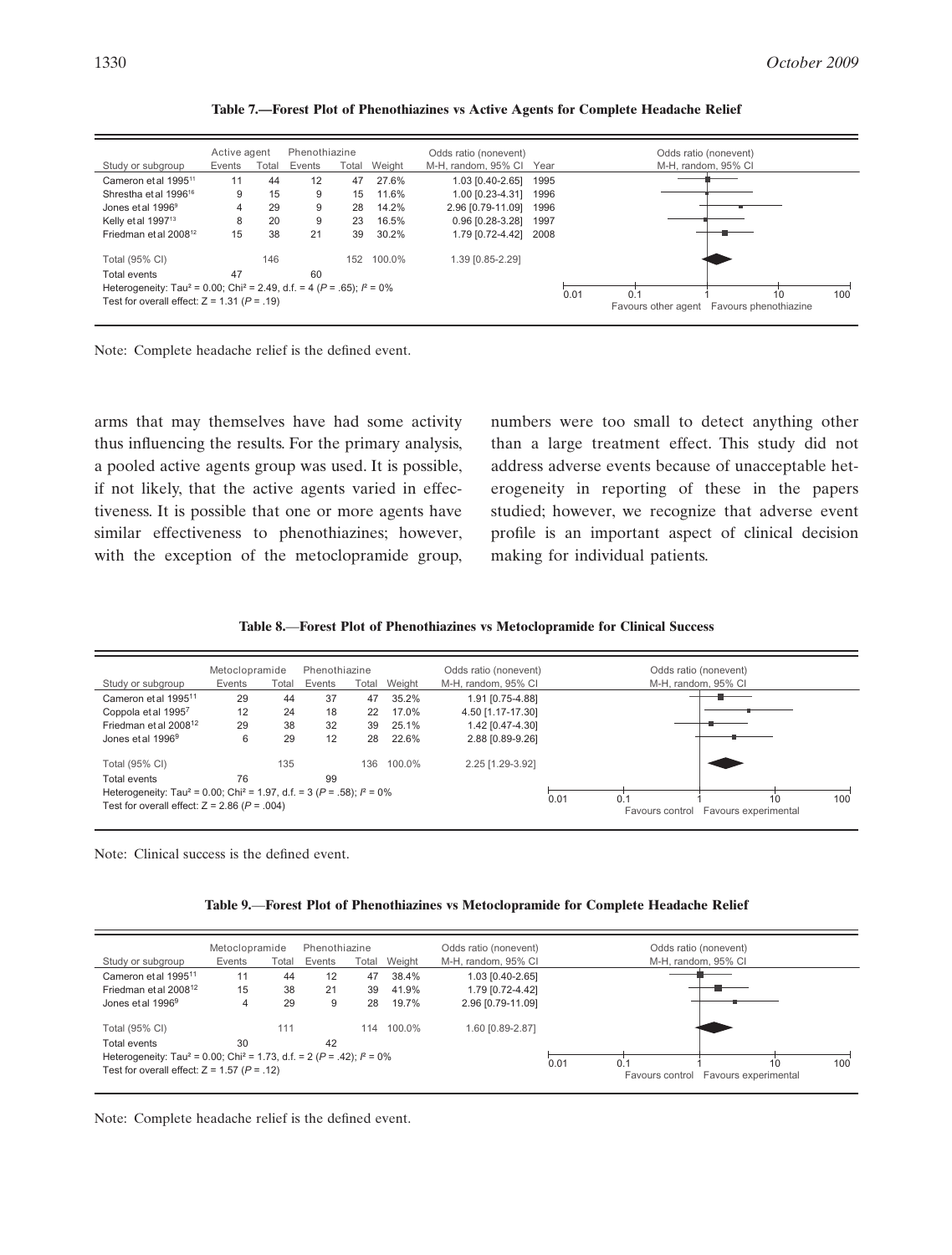### **CONCLUSION**

Phenothiazines are more effective than placebo for the treatment of migraine headache and have higher rates of clinical success than other agents against which they have been compared.

# **STATEMENT OF AUTHORSHIP**

**Category 1**

**(a) Conception and Design**

Anne-Maree Kelly; Tracy Walcynski; Barry Gunn

#### **(b) Acquisition of Data**

Anne-Maree Kelly; Tracy Walcynski; Barry Gunn

# **(c) Analysis and Interpretation of Data**

Anne-Maree Kelly

**Category 2 (a) Drafting the Article** Anne-Maree Kelly

# **(b) Revising It for Intellectual Content**

Tracy Walcynski; Barry Gunn

# **Category 3**

# **(a) Final Approval of the Completed Article**

Anne-Maree Kelly; Tracy Walcynski; Barry Gunn

# **REFERENCES**

- 1. Vinson DR. Treatment patterns of isolated benign headaches in US emergency departments. *Ann Emerg Med*. 2002;39:215-222.
- 2. Colman I, Rothney A, Wright SC, Zilkalns B, Rowe BH. Use of narcotic analgesics in the emergency department treatment of migraine headache. *Neurology*. 2004;62:1695-1700.
- 3. Kelly AM, Holdgate A. *Emergency Care Evidence in Practice Series, Emergency Care Community of Practice: Migraine in the Emergency Department*. Melbourne: National Institute of Clinical Studies; 2006.
- 4. Headache Classification Subcommittee of the International Headache Society. Classification and diagnostic criteria for headache disorders, cranial neuralgias and facial pain. Headache Classification Committee of the International Headache Society. *Cephalalgia*. 1988;8(Suppl. 7):1-96.
- 5. Jadad AR,Moore RA, Carroll D, et al. Assessing the quality of reports of randomized clinical trials: Is blinding necessary? *Control ClinTrials*. 1996;17:1-12.
- 6. Bigal ME, Bordini CA, Speciali JG. Intravenous chlorpromazine in the emergency department treatment of migraines: A randomised controlled trial. *J Emerg Med*. 2002;23:141-148.
- 7. Coppola M, Yealy DM, Leibold RA. Randomised, placebo-controlled evaluation of prochlorperazine versus metoclopramide for emergency department treatment of migraine headache. *Ann Emerg Med*. 1995;26:541-546.
- 8. Jones J, Sklar D, Dougherty J, White W. Randomised double-blind trial of intravenous prochlorperazine for the treatment of acute headache. *JAMA*. 1989;261:1174-1176.
- 9. Jones J, Pack S, Chun E. Intramuscular prochlorperazine versus metoclopramide as a single agent therapy for acute migraine headache. *Am J Emerg Med*. 1996;14:262-264.
- 10. McEwen JI, O'Connor HM, Dinsdale HB. Treatment of migraine with intramuscular chlorpromazine. *Ann Emerg Med*. 1987;16:758-763.
- 11. Cameron JD, Lane PL, Speechley M. Intravenous chlorpromazine vs. intravenous metoclopramide in acute migraine headache. *Acad Emerg Med*. 1995;2:597-602.
- 12. Friedman BW, Esses D, Solorzano C, et al. A randomised controlled trial of prochlorperazine versus metoclopramide for treatment of acute migraine. *Ann Emerg Med*. 2008;52:399-406.
- 13. Kelly AM, Ardagh M, Curry C, D'Antonio J, Zebic S. Intravenous chlorpromazine versus intramuscular sumatriptan for acute migraine. *J Accid Emerg Med*. 1997;14:209-211.
- 14. Lane PL, McLellan BA, Baggoley CJ. Comparative efficacy of chlorpromazine and meperdine with dimenhydrinate in migraine headache. *Ann Emerg Med*. 1989;18:360-365.
- 15. Seim MB,March JA, Dunn KA. Intravenous ketorolac vs. intravenous prochlorperazine for the treatment of migraine headaches. *Acad Emerg Med*. 1998;5:573-576.
- 16. Shrestha M, Singh R, Moreden J, Hayes JE. Ketoroloc versus chlorpromazine in the treatment of acute migraine without aura. *Arch Intern Med*. 1996;156:1725-1728.
- 17. Stiell IG, Dufour DG, Moher D, Yen M, Beilby WJ, Smith NA. Methotrimeprazine versus meperidine